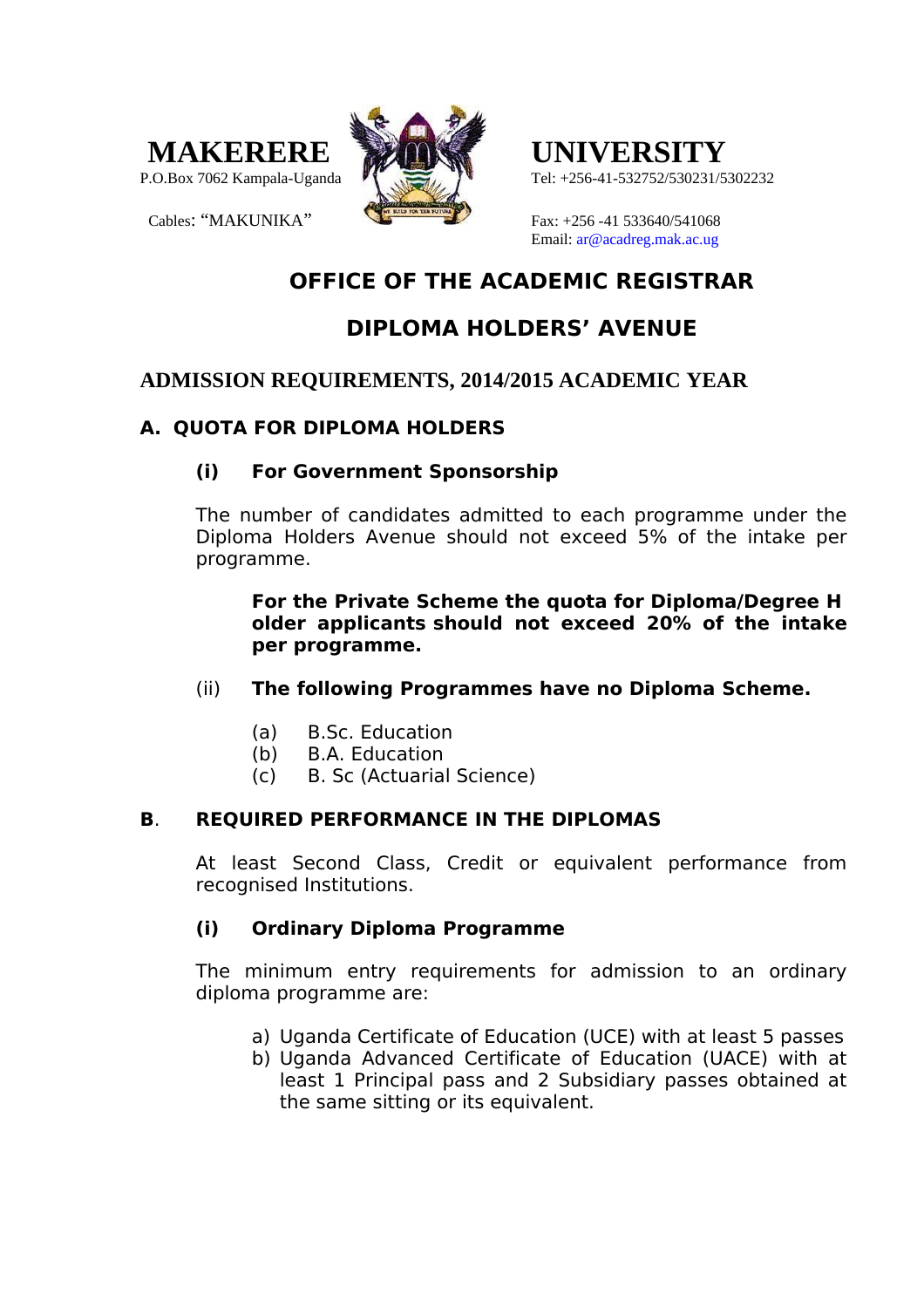#### **ii) Admission of CISCO Holders to Makerere University Programmes**

The requirements for admitting applicants who possess CISCO Qualification to programmes at Makerere University are:

- a) A candidate who has completed the full series of training (known as CCNA 4) under the aegis of the CISCO programmes**, can be considered as having obtained the equivalent of an Ordinary Diploma**.
- b) Uganda Certificate of Education (UCE) with at least 5 passes
- c) Uganda Advanced Certificate of Education (UACE) with at least 1 Principal Pass and 2 Subsidiary Passes obtained at the same sitting or its equivalent.
- d) The above requirements can be used for admission of CISCO Holders to the University with effect from 2010/2011 Intake.

### **C. COLLEGE REQUIREMENTS (The required Diplomas)**

#### **1. COLLEGE OF HEALTH SCIENCES**

#### **1.1 Bachelor of Medicine and Bachelor of Surgery (MAM)**

A Diploma in any of the following health disciplines:

- i (i) Medical Laboratory Technologists/Scientists
- ii (ii) Medical Radiography
	- (iii) Physiotherapists
	- (iv) Anaesthetic Officers
	- (v) Orthopaedic Officers/Assistants
	- (vi) Dispensers/Pharmacy Technicians
	- (vii) Psychiatry Clinical Officers/Mental Health
	- (viii) Clinical Officers
	- (ix) Nursing
	- (x) E.N.T (Post Basic Diploma)
	- (xi) Ophthalmology

Applicants must have at least a Principal Pass in Biology and two Subsidiary Passes in either Chemistry, Physics, Mathematics or Food & Nutrition at A' Level obtained at the same sitting.

#### **1.2 a) Bachelor of Pharmacy b) Bachelor of Dental Surgery**

A Diploma in any of the following health disciplines:

(i) Medical Laboratory Technologists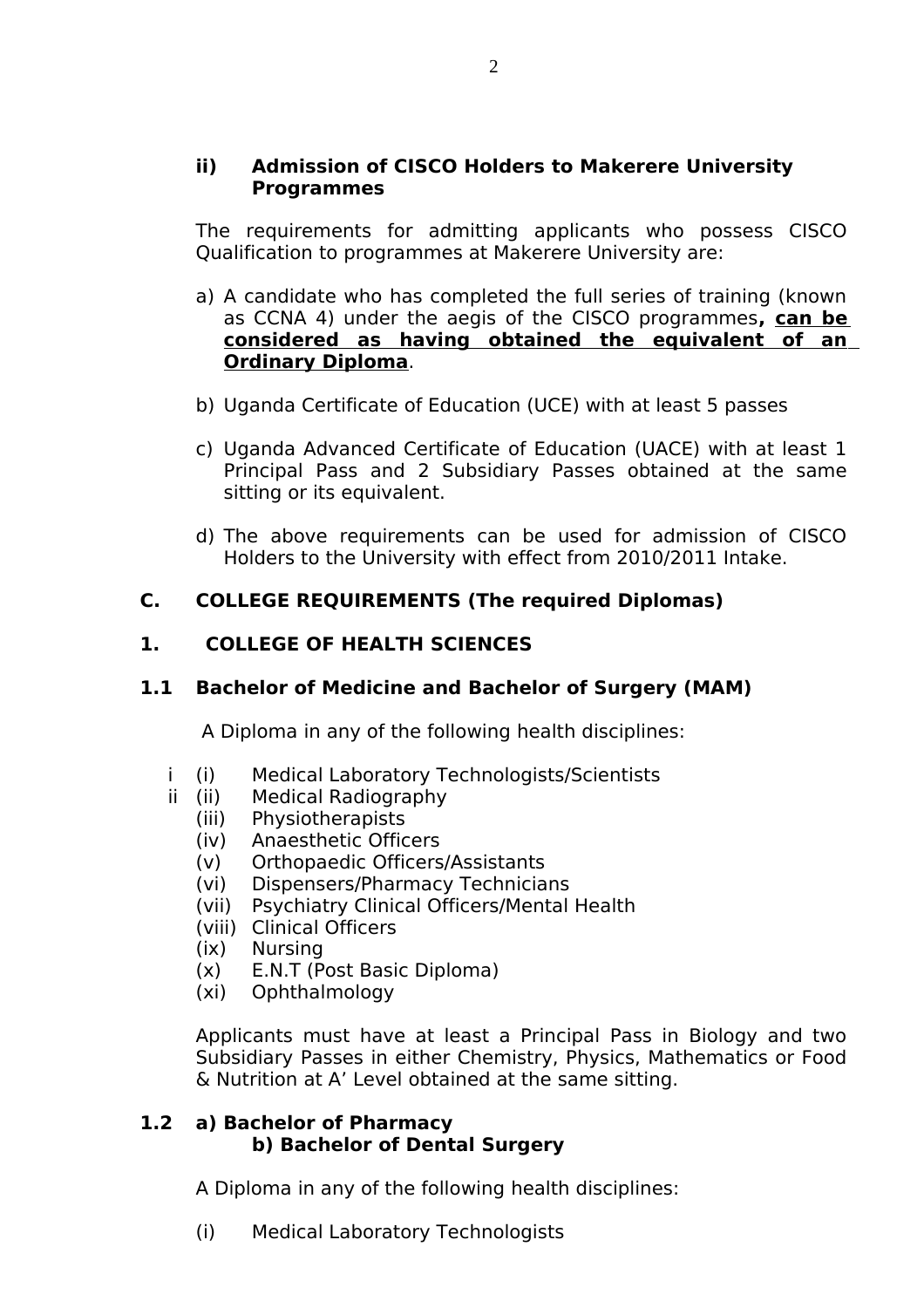- (ii) Radiographers
- (iii) Physiotherapists
- (iv) Anaesthetic Officers
- (v) Medical Assistants
- (vi) Orthopaedic Officers/Assistants
- (vii) Clinical Ophthalmic Officers
- (viii) Environmental Health Officers
- (ix) Public Health Dental Assistants
- (x) Public Health Assistants
- (xi) Dispensers/Pharmacy Technicians
- (xii) Psychiatry Clinical Officers
- (xiii) Occupational Therapy
- (xiv) Orthopaedic Technology.

### **1.3 Bachelor of Science in Nursing**

Applicants to be admitted to BSC Nursing should hold Diplomas from recognised institutions in any of the following Health Disciplines;

- (i) Nursing
- (ii) Midwifery
- (iii) Psychiatry Nursing
- (iv) Comprehensive Nursing
- (v) Paediatric Nursing
- (vi) Public Health Nursing
- (vii) Medical Laboratory Technology
- (viii) Radiography
- (ix) Physiotherapy
- (x) Anaesthesia
- (xi) Medical Assistants
- (xii) Clinical Ophthalmic Officers
- (xiii) Environmental Health Officers
- (xiv) Public Health Dental Assistants
- (xv) Psychiatric Clinical Officers
- (xvi) Occupational Therapy
- (xvii) Orthopaedic Technology

### **1.4 Bachelor of Science in Medical Radiography**

Applicants must possess Diplomas in the following Health Disciplines from recognised institutions

- (i) Medical Radiography
- (ii) Clinical Medical Officers
- (iii) Nursing
- (iv) Physiotherapy
- (v) Orthopaedics

### **1.5 Bachelor of Environmental Health Science**

A Diploma in Environmental Health Science of Makerere University or its equivalent from recognised Institutions.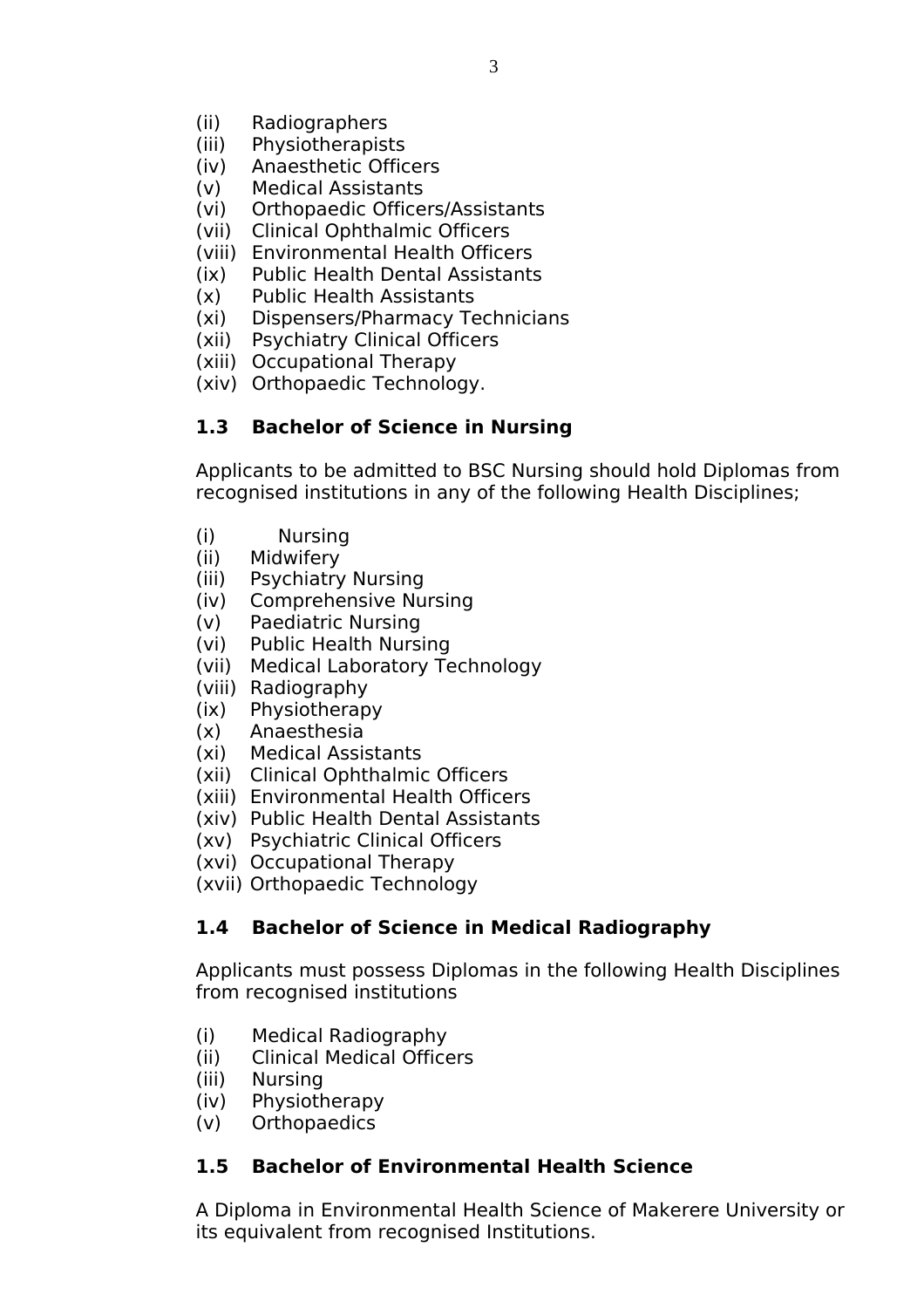# **1.6 Bachelor of Science in Speech and Language Therapy**

A Diploma in any of the following health disciplines from recognised Institutions:

- (i) Clinical Officers
- (ii) Nursing
- (iii) Health Sciences
- (iv) Occupational Therapy
- (v) Physiotherapy

Bachelor's degree holders in BSc. Education Biological are also eligible

to apply.

# **1.7 Bachelor of Science in Dental Technology**

A relevant Diploma in any/a Health field from recognised Institutions.

## **1.8 Bachelor of Science in Biomedical Engineering**

An Ordinary Credit Technical Diploma from Uganda National Examina tions Board (UNEB) or its equivalent, with at least a Credit Pass in Mathematics.

Other eligible Credit Diplomas with at least a Credit Pass in Mathematics from recognised Institutions include:

- (i) Anaesthetic Officers
- (ii) Biomedical Engineering
- (iii) Clinical Officers
- (iv) Clinical Ophthalmic Officers
- (v) Computer Engineering
- (vi) Dispensers
- (vii) Electrical Engineering
- (viii) Environmental Health
- (ix) Mechanical, Biomedical or Electrical Engineering Diplomas
- (x) Medical Laboratory Technologists
- (xi) Orthopaedics
- (xii) Physiotherapy
- (xiii) Psychiatry Clinical Officers
- (xiv) Public Health Assistants
- (xv) Public Health Dental Assistant
- (xvi) Radiology
- (xvii) Science Education with Mathematics ,Chemistry, Biology or **Physics**
- (xviii) Telecommunication
- (xix) Uganda Registered Midwives (with A' Level Certificate)
- (xx) Uganda Registered Nurses (with A' Level Certificate)

Applicants should have done at least two of the following subjects at A' Level: **Maths, Chemistry, Biology, Technical Drawing**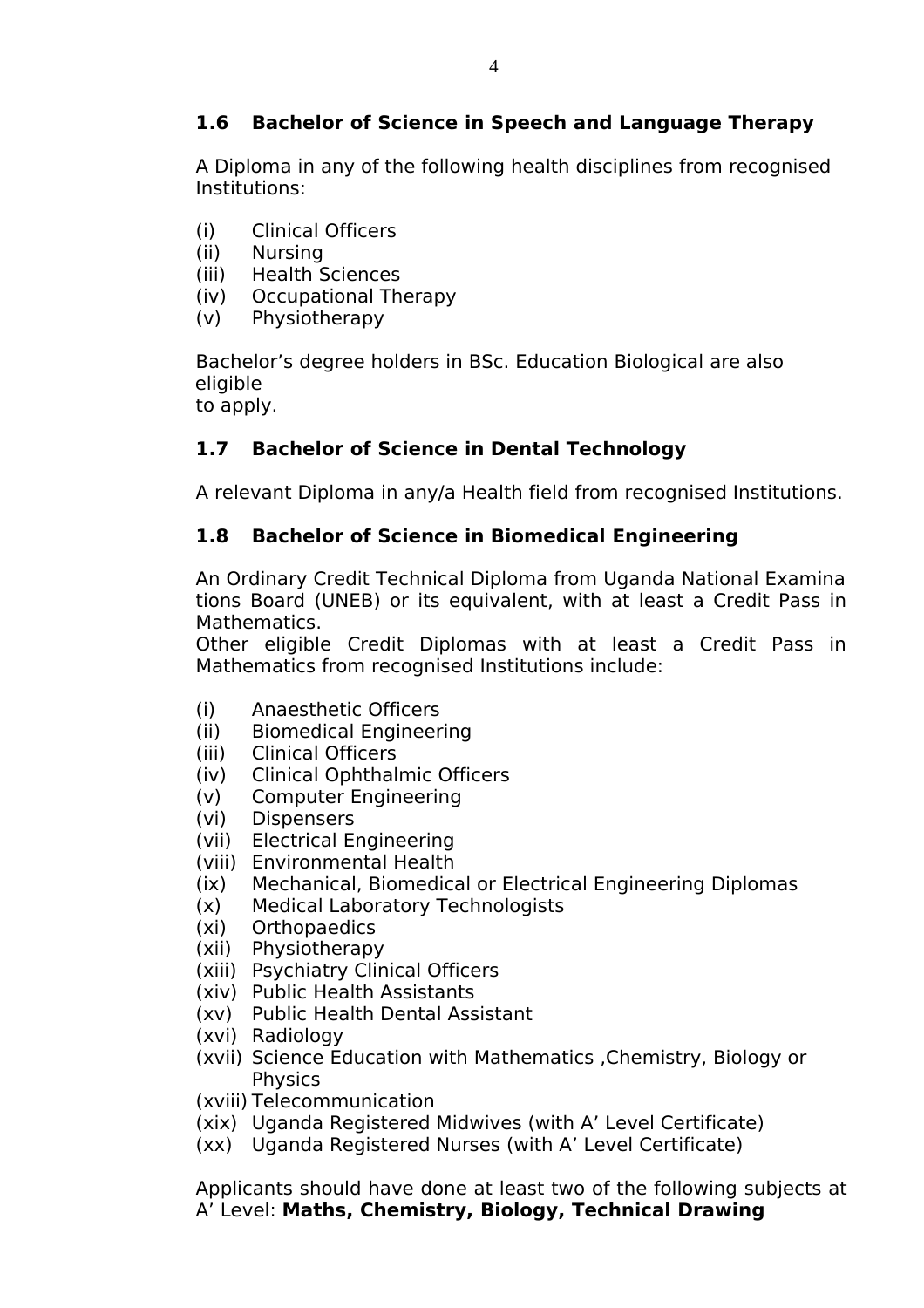## **1.9 Bachelor of Biomedical Sciences**

A good Second Class or Credit Diploma from recognised Institutions with a Uganda Advanced Level Certificate (UACE) in related subjects or Certificate in health disciplines, such Diplomas may include;

- (i) Medical Laboratory Technologists
- (ii) Radiographers
- (iii) Physiotherapists
- (iv) Anaesthetic Assistants/Officers
- (v) Clinical Officers
- (vi) Clinical Ophthalmic Officers
- (vii) Environmental Health Officers
- (viii) Public Health Dental Assistants
- (ix) Public Health Assistants/Officers
- (x) Dispensers
- (xi) Psychiatric Clinical Officers
- (xii) Uganda Registered Nurses (with A-Level Certificate)
- (xiii) Uganda Registered Midwives (with A-Level Certificate)

# **1.10 Bachelor of Cytotechnology**

At least a Credit diploma in the following Health Disciplines:

- (i) Biomedical Engineering
- (ii) Clinical Officers
- (iii) Clinical Ophthalmic Officers
- (iv) Computer Engineering
- (v) Dispensers
- (vi) Electrical Engineering
- (vii) Medical Laboratory Technologists
- (viii) Orthopaedics
- (ix) Physiotherapy
- (x) Public Health Assistants
- (xi) Public Health Dental Assistant
- (xii) Radiology
- (xiii) Science Education with Mathematics ,Chemistry, Biology or Physics
- (xiv) Telecommunication
- (xv) Uganda Registered Midwives (with A' Level Certificate)
- (xvi) Uganda Registered Nurses (with A' Level Certificate)

Students should have passed the following subjects at A' Level: **Chemistry, Biology and/ or Technical Drawing**.

### **2. COLLEGE OF AGRICULTURAL AND ENVIRONMENTAL SCIENCES**

### **2.1 Bachelor of Science in Agricultural Engineering**

An ordinary Technician Diploma, with at least credit 3 in Mathematics, from a recognised Institution of Higher Learning.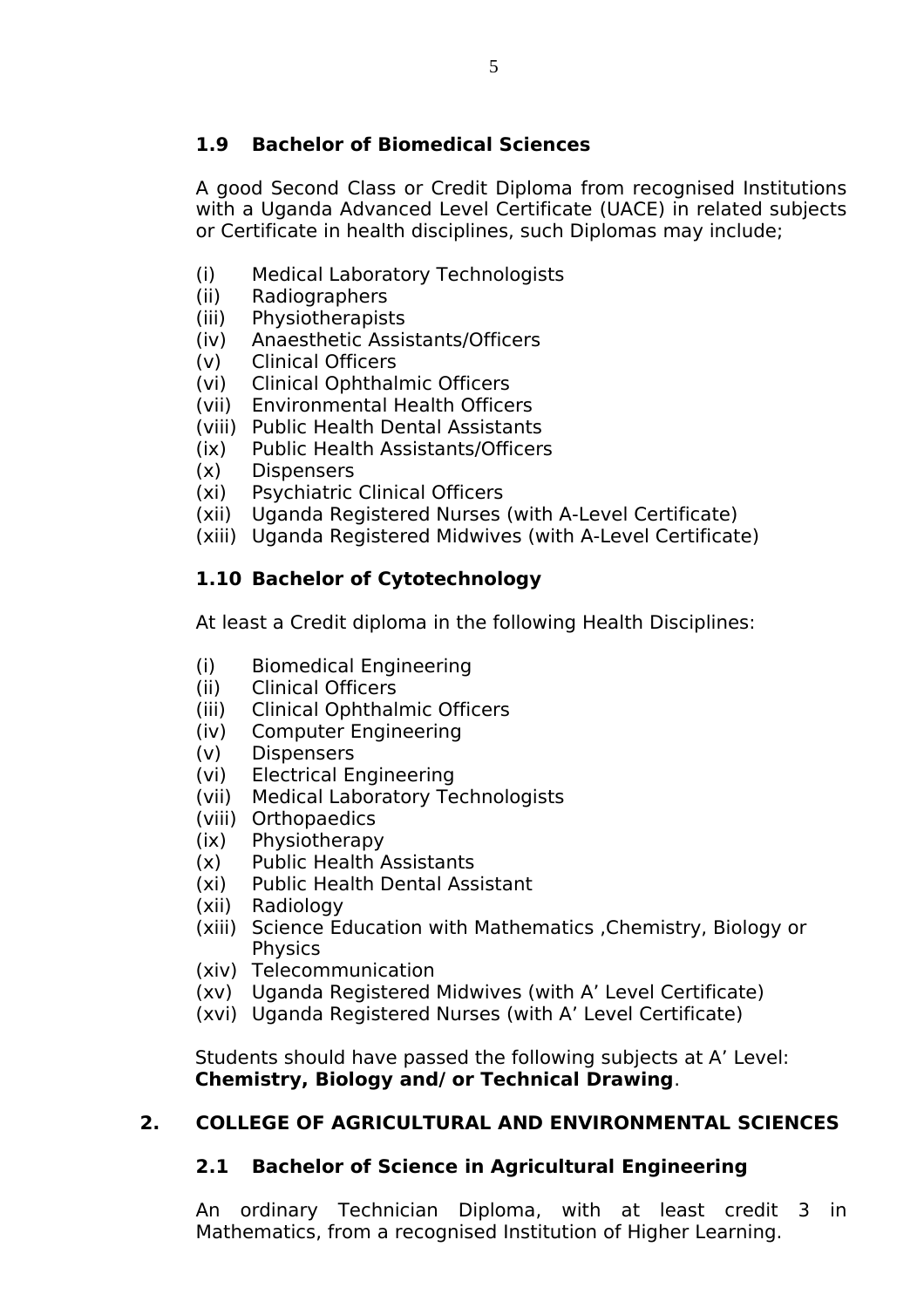A candidate with a diploma may be exempted from year 1 if he/she has passed successfully (with at least credit 3) in the following courses:

- (i) Engineering Mathematics
- (ii) Engineering Drawing
- (iii) Engineering Mechanics
- (iv) Electrical Engineering
- (v) Mechanical Engineering
- (vi) Mechanics of Materials
- (vii) Introduction to Computers
- (viii) Thermodynamics

### **2.2 Bachelor of Science in Agriculture**

At least Class II (Lower Division) National Diploma in Agriculture or Animal Husbandry or its equivalent obtained from a recognised Institution of Higher Learning.

Applicants must have obtained at least a Principal Pass in Biology or Chemistry at A' Level.

### **2.3 Bachelor of Science in Food Science and Technology**

A National diploma in either:

- (i) Food Science, or Food Technology
- (ii) Veterinary Science
- (iii) Forestry or Agriculture
- (iii) Fisheries
- (iv) Laboratory Technology
- (v) Education (for applicants that studied at least two of the following subjects: **Biology, Chemistry, Human Nutriti on, Agriculture, Physics).**
- (vii) Dairy Science, Technology, Microbiology and Nutrition

#### **2.4 Bachelor of Science in Agricultural Land Use and Management**

At least Class II (Lower Division) Diploma in Agriculture and related fields including Environmental Sciences or its equivalent obtained from recognised Institutions of Higher Learning.

Applicants must have obtained at least a Principal Pass in any of the following subjects: **Biology, Chemistry, Physics, or Agriculture** at A' Level.

### **2.5 Bachelor of Agricultural and Rural Innovation**

Holders of Class II Ordinary Technical Diploma in Agricultural related field or its equivalent from recognised Institutions.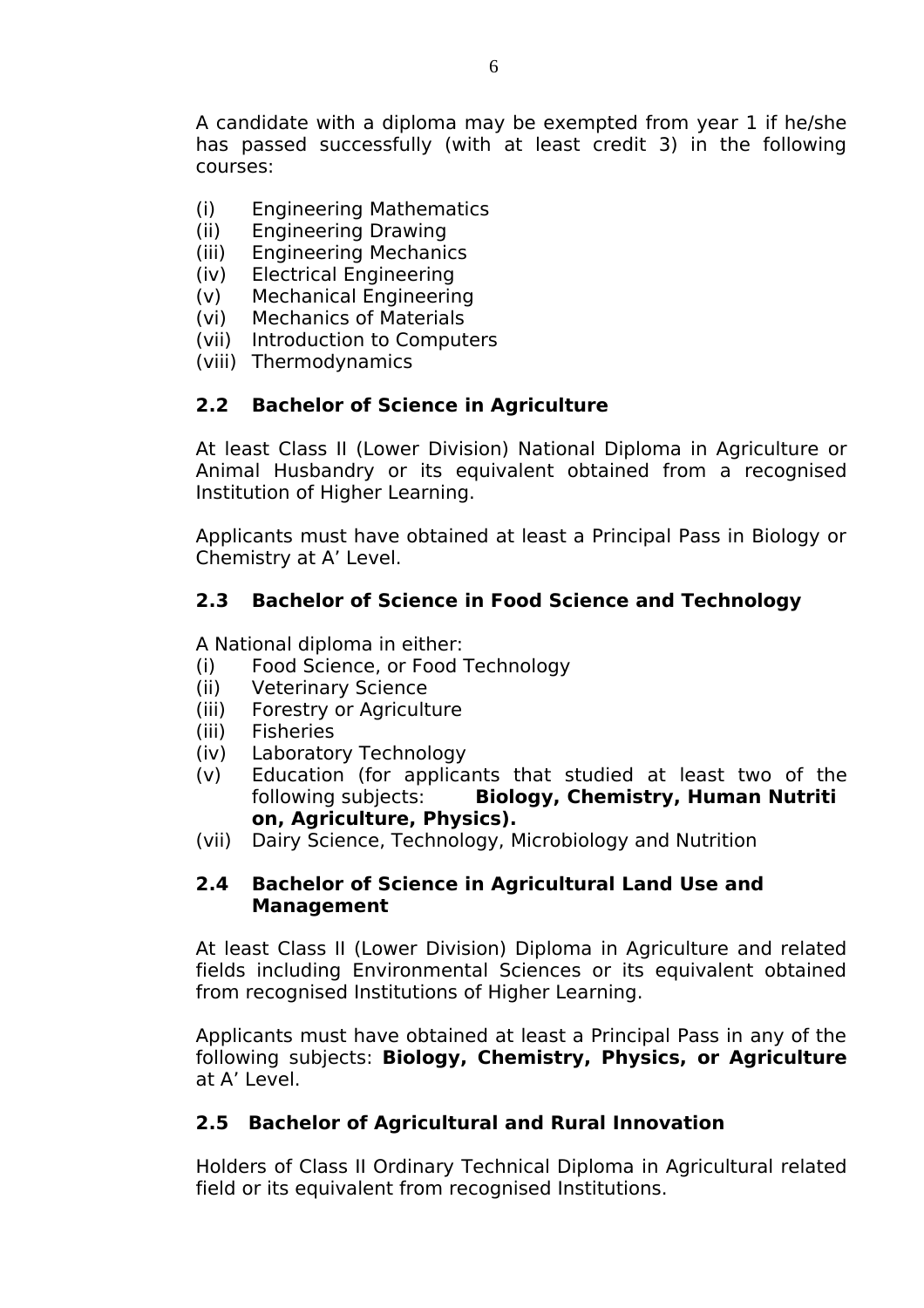Applicants must have obtained at least a Principal Pass in any of the following subjects: **Agriculture, Biology, Chemistry or Entrepreneurship** at A' Level.

### **2.6 Bachelor of Agribusiness Management**

At least Class II (Lower Division) National Diploma in Agriculture, Agribusiness or Agricultural related Business Studies or its equivalent from recognized Institution.

Applicants must have obtained at least a Principal Pass in any of the following subjects: **Agriculture, Biology, Chemistry or Entrepreneurship** at A' Level.

## **2.7 Bachelor of Science in Horticulture**

At least Class II (Lower Division) National Diploma or its equivalent in Horticulture, Forestry, Agriculture or Biological Sciences from recognised Institutions.

Applicants must have obtained at least a Principal pass in Biology or Chemistry or Agriculture at A' Level.

## **2.8 Bachelor of Science in Human Nutrition**

Holders of the following Second Class or Credit Diplomas are eligible for admission

- a) Diploma in Education, Applicants must have studied the following subjects: Biology, Chemistry, Agriculture, Home Economics.
- b) A Higher National Diploma from a recognized Institution in any of the following: Chemistry, Human Nutrition, Home Economics, Food Science, Science and Technology, Agriculture, Health.
- c) Ordinary Diploma from a recognized Institution in any of the following:
	- (i) Science Technology (Biology)
	- (ii) Science Technology (Chemistry, Biochemistry)
	- (iii) Food Processing
	- (iv) Agriculture, Biology
- d) Diploma from any of the following Paramedical Institutions
	- (i) Medical Laboratory Technologists
	- (ii) Medical Assistants
	- (iii) Public Health Assistants
	- (iv) Uganda Registered Nurses/Midwives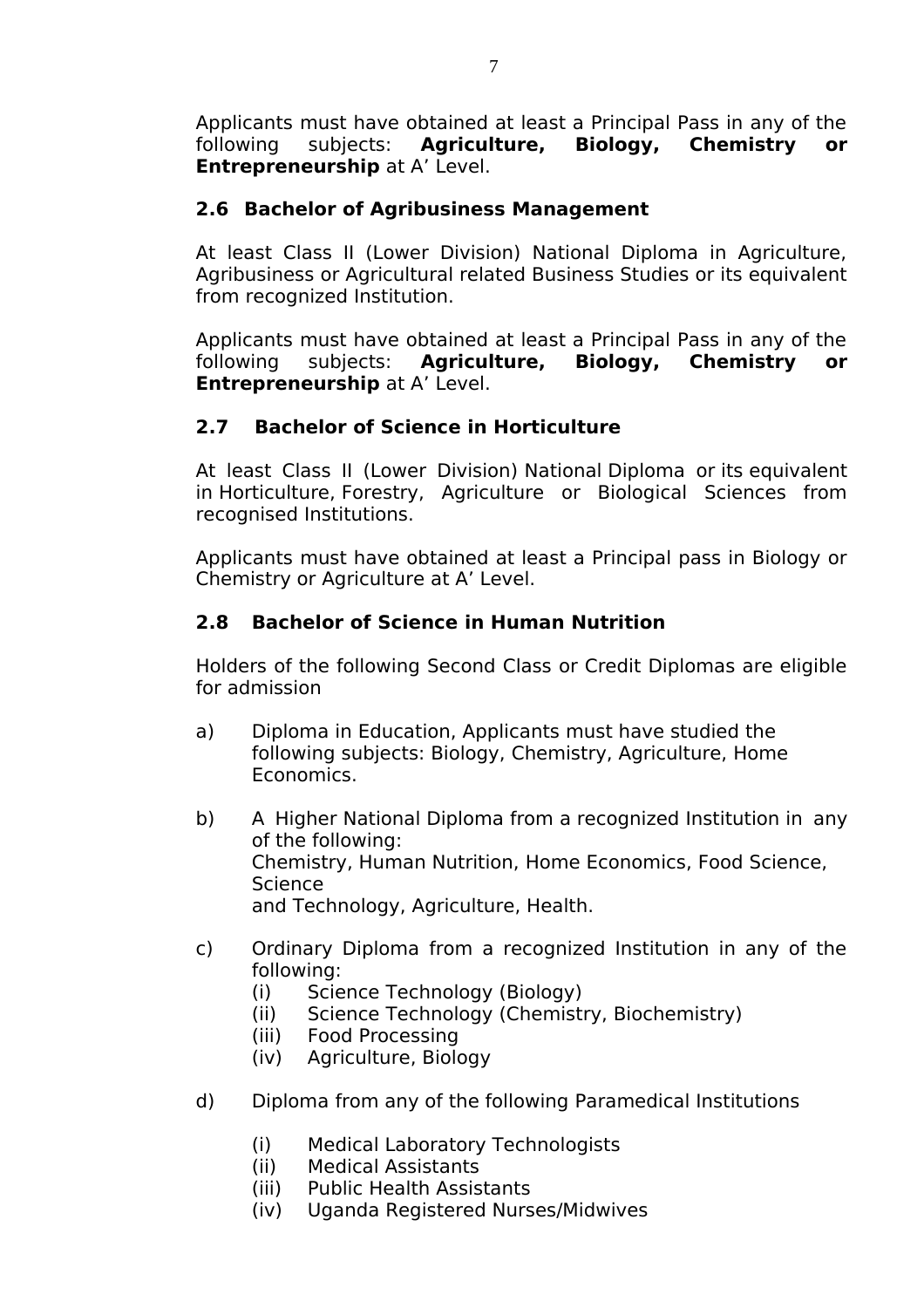# **2.9 Bachelor of Tourism**

At least any Second Class Diploma from a recognised Institution.

# **2.10 Bachelor of Science in Meteorology**

At least a Second Class Diploma in Meteorology or its equivalent from

recognised Institutions.

### **2.11 Bachelor of Conservation Forestry & Products Technology**

A National Diploma in Forestry, Horticulture, Agroforestry or Agriculture, or its equivalent from recognised Institutions.

# **2.12 Bachelor of Social & Entrepreneurial Forestry**

A National Diploma in Forestry, Horticulture, Agroforestry or Agriculture, or its equivalent from recognised Institutions.

# **2.13 Bachelor of Environmental Science**

Holders of Relevant Diploma (at least a Second Class) in Science related subjects from Makerere University or other recognized Institutions.

# **3. COLLEGE OF ENGINEERING, DESIGN, ART AND TECHNOLOGY**

### **3.1 a) B.Sc. (Civil Engineering)**

- **b) BSc. (Electrical Engineering)**
- **c) B.Sc. (Mechanical Engineering)**
- **d) B.Sc. (Telecommunications Engineering)**
- **e) B.Sc. (Computer Engineering)**

Holders of Uganda National Examinations Board Ordinary Technical Diploma

or its equivalent. Applicants should have obtained at least a Credit Class Diploma with at least a Credit Pass in Mathematics.

# **3.2 Bachelor of Science in Land Surveying and Geomatics**

A Diploma from recognised Institutions specialising in Surveying, Phy sical Planning and Civil Engineering. Applicants must have received an overall average of 60%in all the years and an average of 70%in all Mathematics examinations.

# **3.3 Bachelor of Architecture**

Holders of Uganda National Examinations Board Ordinary Technical Diploma in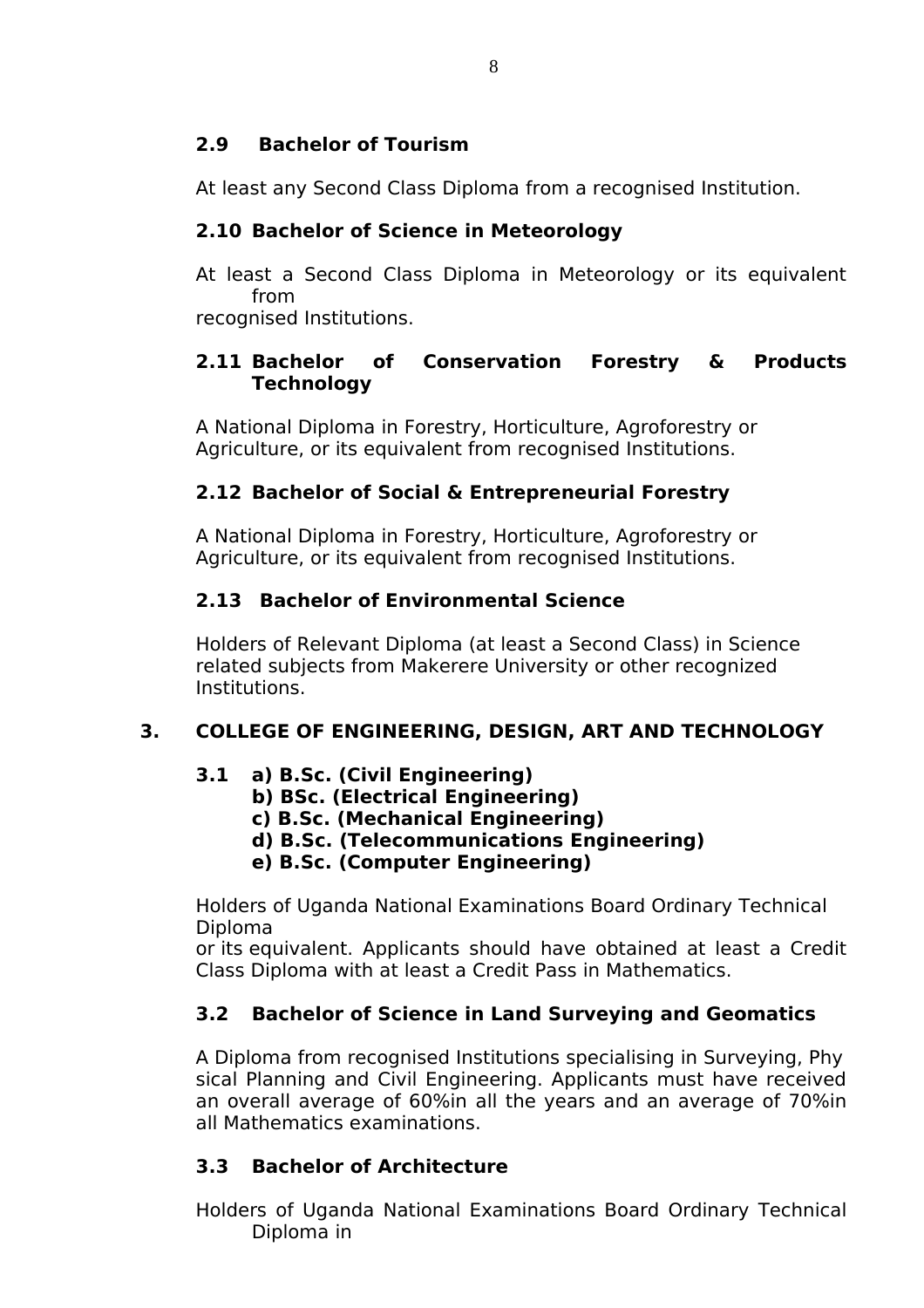Architectural Draughtsmanship or its equivalent from recognised Institutions.

Applicants should have obtained a Credit Class Diploma and passed with at

least a Credit in all the subjects in building construction, drawing and Mathematics.

- **3.4 a) B.Sc. (Land Economics)**
	- **b) B.Sc. (Quantity Surveying)**
	- **c) B.Sc. (Construction Management)**
- (i) A Uganda National Examinations Board Ordinary Diploma in Building Construction, Civil Engineering or its equivalent.
- (ii) Applicants should have at least a Credit Class Diploma and should have done Mathematics, Building Construction and Drawing with at least Credit 4 (four).

# **3.5 Bachelor of Urban and Regional Planning**

A Credit Class Diploma with building and construction passed with at least and the contract of the contract of the contract of the contract of the contract of the contract of the c

Credit from recognised Institutions in the areas of Architectural Drau ghts- manship, Technical Drawing, Civil Engineering, Surveying, Physical Planning, Construction Management or Urban Governance and Management or their equivalent.

# **3.6 Bachelor of Industrial and Fine Arts**

A Diploma with at least (second class division) from a recognised Institution (after obtaining an advanced level Certificate) with Art an d/or Technical Drawing. Credits will be transferred as appropriate.

# **4. COLLEGE OF BUSINESS AND MANAGEMENT SCIENCES**

# **4.1 Bachelor of Statistics**

- **EITHER:** A Diploma in Statistics (at Intermediate Professional Level) from the Eastern Africa Statistical Training Centre, (EASTC) Dar-es-Salaam or its equivalent.
- **OR:** Any other Diploma from a recognised Institution with Mathematics as a major subject.

A candidate who is a holder of a Diploma of at least Credit grading obtained at the Eastern Africa Statistical Training Centre, (EASTC) Dar es Salaam, will on admission to the Bachelor of Statistics Programme, be exempted from the first year and will thus enter the programme in the second year. The holders of Pass Diplomas may be admitted to Bachelor of Statistics, Year 1.

# **4.2 Bachelor of Science (Quantitative Economics)**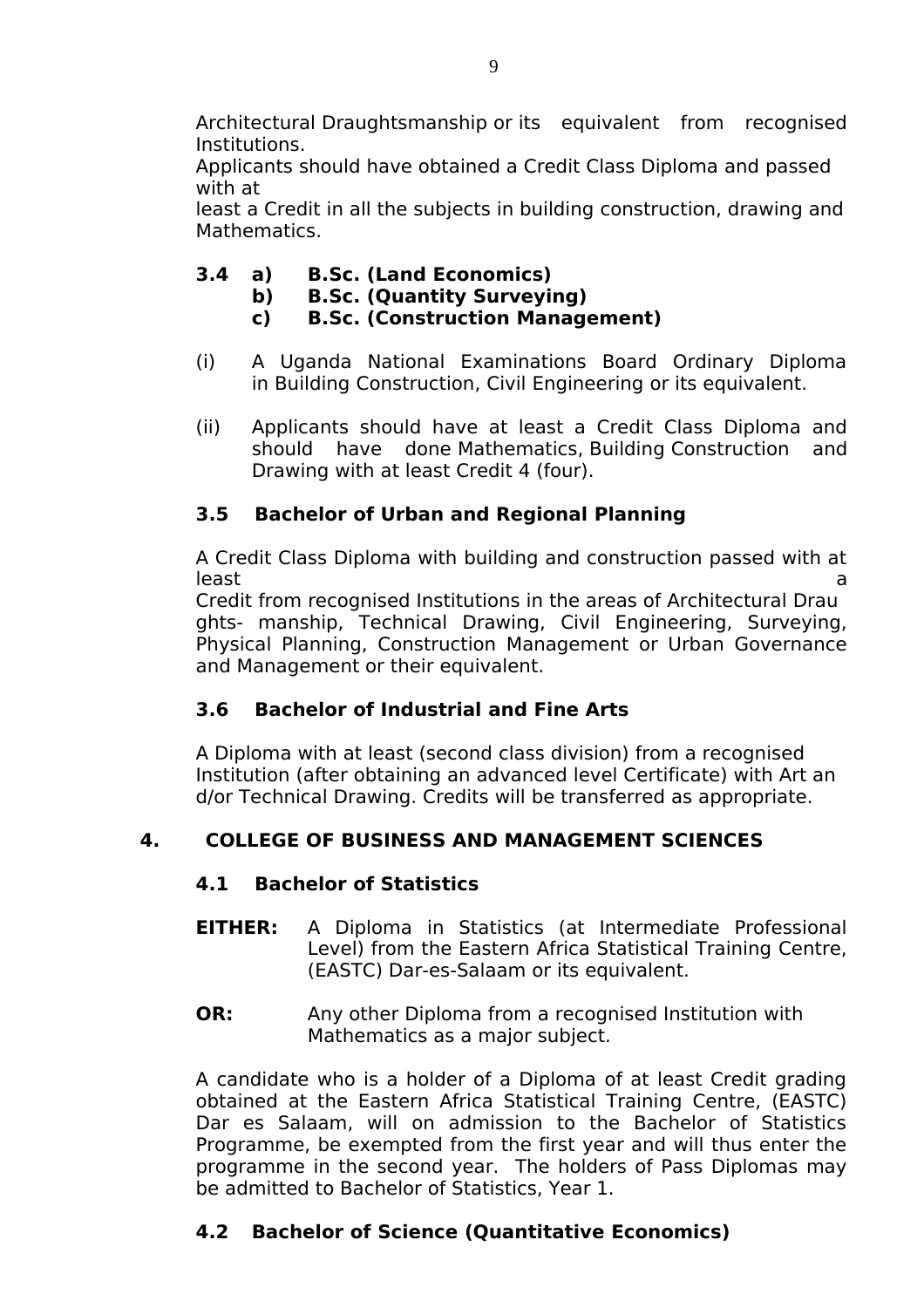At least a Credit Diploma from a recognised Institution. The Diploma Programme must have involved Mathematics as a major subject.

## **4.3 Bachelor of Science in Population Studies**

At least a Second Class or Credit Diploma from a recognised Institution with courses in Mathematics and/or Statistics as a subject. Special consideration will be given to applicants from the Eastern Africa Statistical Training Center (EASTC), who will be admitted into the First year with any Class of Diploma.

# **4.4 Bachelor of Science in Business Statistics**

At least a Second Class or Credit Diploma from a recognised Institution with Mathematics as a subject.

# **4.5 Bachelor of Arts in Economics**

A Diploma from a recognised Institution in relevant fields/subjects (Economics, Mathematics)

# **4.6 Bachelor of Arts in Development Economics**

A Diploma from a recognised Institution in relevant fields/subjects (Economics, Mathematics)

# **4.7 Bachelor of Commerce**

A Diploma from a recognised Institution in relevant fields/subjects (Mathematics, Economics).

# **4.8 Bachelor of Business Administration**

Holders of at least a Second Class/Credit Diploma from a recognised Institution in the areas of;

Business Administration/ Management Studies, Human Resource Management, Marketing, Procurement, Entrepreneurship, Accounting

Cooperatives and Business Studies

,

# **5. COLLEGE OF COMPUTING AND INFORMATION SCIENCES**

# **5.1 Bachelor of Science in Computer Science**

At least a Second Class (Lower Division) Diploma in Computer Science, Engineering, Business Studies, Information Technology, Statistics or any other Diploma with Mathematics, Computer Science, or Information Technology as one of the subjects from a recognised Institution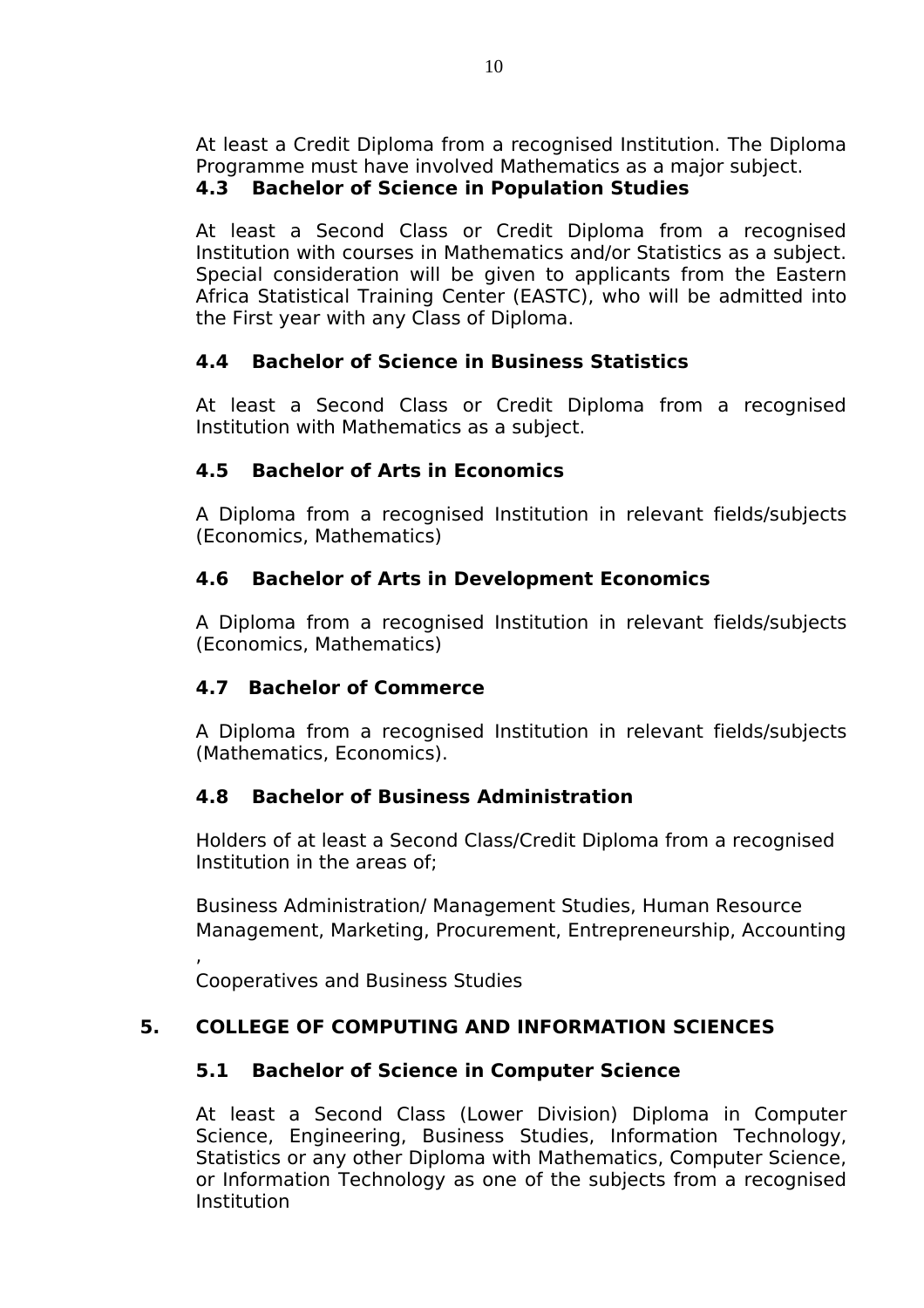Candidates who possess a Diploma in Computer Science and Information Technology from Makerere University with at least (Lower Division) shall be admitted to **second year** of Bachelor of Science in Computer Science. Candidates who possess a Pass Class of the same Diploma shall be admitted to first year of Bachelor of Science in Computer Science.

#### **5.2 Bachelor of Information Technology**

Candidates should possess at least any Second Class (Lower Division) Diploma from a recognized Institution.

Candidates who hold a Diploma in Computer Science and Information Technology from Makerere University with at least (Lower Division) shall be admitted to **second year** of Bachelor of Information Technology. Candidates who possess a Pass Class of the same Diploma shall be admitted to first year of Bachelor of Information Technology.

#### **5.3 Bachelor of Science in Software Engineering**

Candidates should possess at least a Second Class (Lower Division) Diploma in Computer Science, Engineering, Statistics or any other Diploma with Mathematics or Computer Science as one of the subjects from a recognised Institution.

#### **5.4 Bachelor of Information Systems**

Candidates should possess at least a Second Class (Lower Division) Diploma in Computer Science or any other Diploma with business or computing aspects from any recognized Institution.

### **5.5 Bachelor of Library and Information Science**

Candidates must hold a Credit Diploma from any of these fields or related discipline from recognized Institution:

- (i) Diploma in Library and Information Science
- (ii) Diploma in Records and Archives Management
- (iii) Diploma in Information Management
- (iv) Diploma in Publishing and Book Trade OR
- (vi) Any related discipline from a recognised Institution.
- NB: Candidates who hold a Diploma in Library and Information Studies from Makerere University with effect from Academic Year 2010/2011 with at least (a Credit Class Diploma) shall be admitted to **Second year** of Bachelor of Library and Information Science and qualify to be exempted from the following courses:
	- BLS 1105: Information and Society
	- BLS 1111: Information Technology
	- BLS 1106: Information Literacy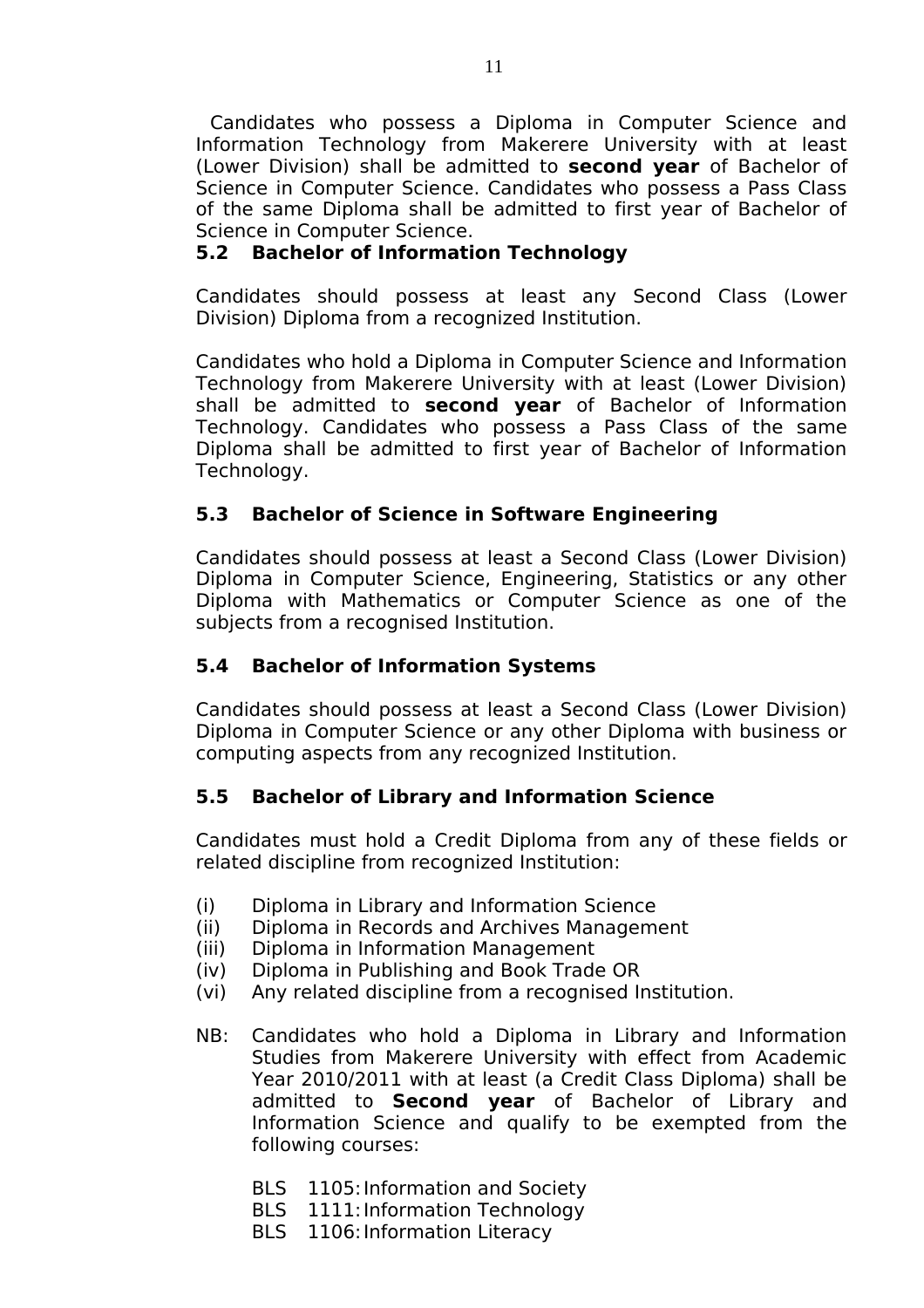- BLS 3120:Library Operations
- BLS 1211: Information Technology II
- BLS 1205:Principles of Knowledge Organization
- BLS 1206: Publishing and Book Trade
- BRM 1101:Principles of Records and Archives Management

#### **5.6 Bachelor of Records and Archives Management**

Candidates must hold at least a Second Class or Credit Diploma from recognized Institutions:

- (i) Diploma in Records and Archives Management
- (ii) Diploma in Library and Information Science
- (iii) Diploma in Information Management
- (iv) Diploma in Information Technology
- (v) Diploma in Computer Science
- (vi) Diploma in Secretarial Studies
- (vii) Diploma in Public Administration **OR**
- (viii) Any related Diploma from any recognized Institution
- NB: Candidates who hold a Diploma in Records and Archives Management from Makerere University with effect from Academic Year 2010/2011 with at least (a Credit Class Diploma shall be admitted to **Second year** of Bachelor of Records and Archives Management and qualify to be exempted from the following courses:
	- BRM 1101:Principles of Records and Archives Management
	- BRM 1102:Organization and Office Systems
	- BRM 1103:Palaeography and Oral History Management
	- BRM 1104:Supplies and Materials Management
	- BLS 1111: Information Technology I
	- BLS 1112:Communication Skills and Practice
	- BRM 1201:Papermaking and Reprography
	- BRM 1202:Audiovisual Records Management
	- BRM 1203:Classification and Cataloguing
	- BRM 1204:Applied Organizational Psychology
	- BRM 1205:Government Information Resources and Systems
	- BRM 1206: Information Technology II

#### **6. COLLEGE OF HUMANITIES AND SOCIAL SCIENCES**

#### **6.1 Bachelor of Arts (Arts)**

Any Diploma from a recognised Institution.

#### **6.2 Bachelor of Journalism and Communication**

Any Diploma from a recognised Institution.

#### **6.3 Bachelor of Development Studies**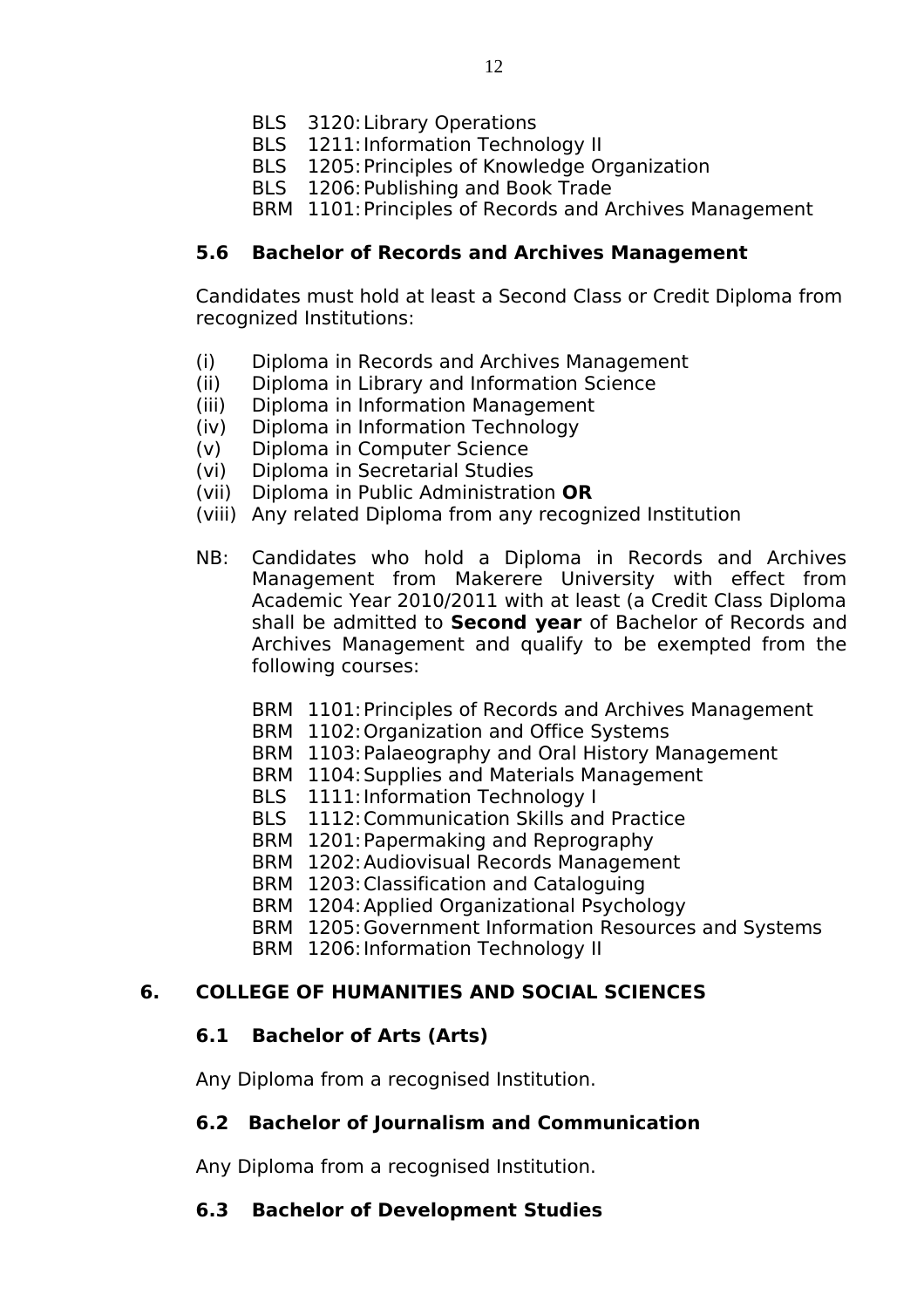Any Diploma from a recognised Institution.

# **6.4 Bachelor of Arts in Music**

A Diploma in Music, Dance and Drama or a Diploma in Music from a recognised Institution.

# **6.5 Bachelor of Arts in Ethics and Human Rights**

Any Diploma from a recognised Institution.

## **6.6 Bachelor of Arts in Drama and Film**

A Diploma in Music, Dance and Drama or a Diploma in Drama or a Diploma in Film or Television from a recognised Institution.

# **6.7 Bachelor of Community Psychology**

A Diploma or its equivalent from an Institution recognised by Makerere University in any of the following disciplines:

Social Work, Counselling, Occupational Therapy, Psychiatry, Educatio n and Nursing.

# **6.8 Bachelor of Industrial and Organizational Psychology**

Holders of at least a Second Class Diploma or its equivalent from an Institution recognized by Makerere University.

# **6.9 Bachelor of Arts (Social Sciences)**

Any Diploma from a recognised Institution.

# **6.10 Bachelor of Social Work and Social Administration**

Any Diploma from a recognised Institution.

# **7. COLLEGE OF NATURAL SCIENCES**

# **7.1 Bachelor of Science**

(a) A Diploma in Education from National Teachers Colleges.

The applicants must have studied any of the following subjects: Mathematics, Biology, Chemistry, Economics, Physics, Geography or Agriculture.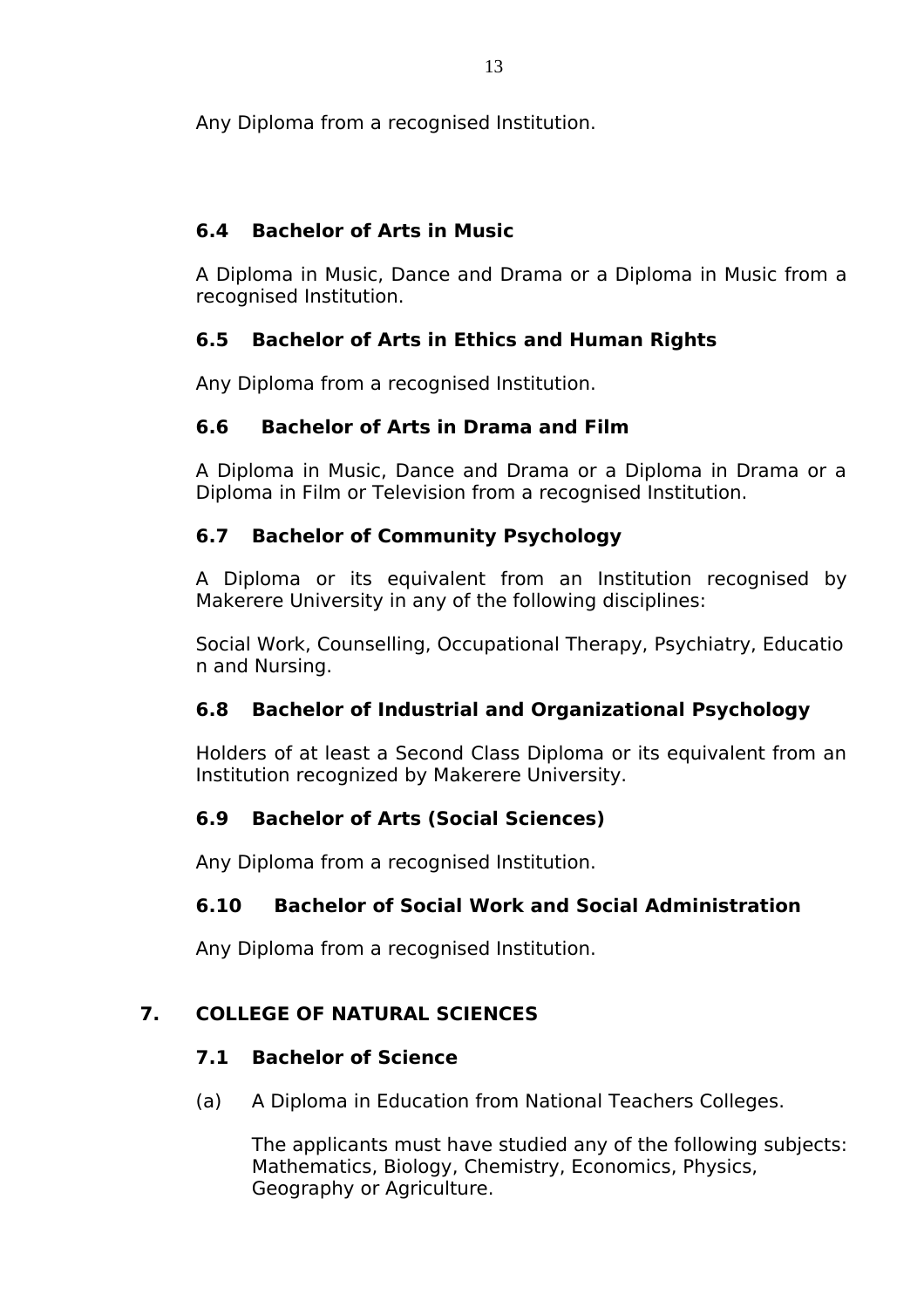(b) At least an ordinary Diploma from the UTCs and recognised Institutions

The applicants must have studied any of the following subjects: Mathematics, Physics and Chemistry.

(c) A Diploma from any of the following Agricultural Colleges: Arapai, Nyabyeya, Fisheries Training Institute Entebbe, Bukalas a, Busitema, Veterinary Training Institute- Entebbe.

The candidates should have studied any of the following subjects: Agriculture, Biology.

(d) A Diploma from any of the Schools of Health (Medicine)

Radiographers, Dispensers, Nurses, Medical Laboratory Technicians or Environmental Health Officers.

#### **7.2 Bachelor of Science in Ethnobotany**

Holders of a Diploma in Science based subjects with a bias in Biology, Chemistry or Agriculture from recognised Institutions may be admitted to the Programme.

#### **7.3 Bachelor of Science in Industrial Chemistry**

- (a) An ordinary Diploma from UTCs and recognised Technical Colleges with qualifications in Chemistry and Mathematics or related fields.
- (b) A Diploma in Education with Chemistry and either Mathematics or Physics.

### **7.4 Bachelor of Science in Biotechnology**

Relevant Second Class Diploma from recognised Institutions in the following areas:

- (a) Biotechnology
- (b) Biology
- (c) Agriculture
- (d) Biomedical Sciences

#### **7.5 Bachelor of Science in Fisheries and Aquaculture**

At least a Second Class or Credit Diploma in Fisheries Management and Technology, Aquaculture Yacht and Boat Building, Veterinary Sciences or the equivalent from recognised Institutions.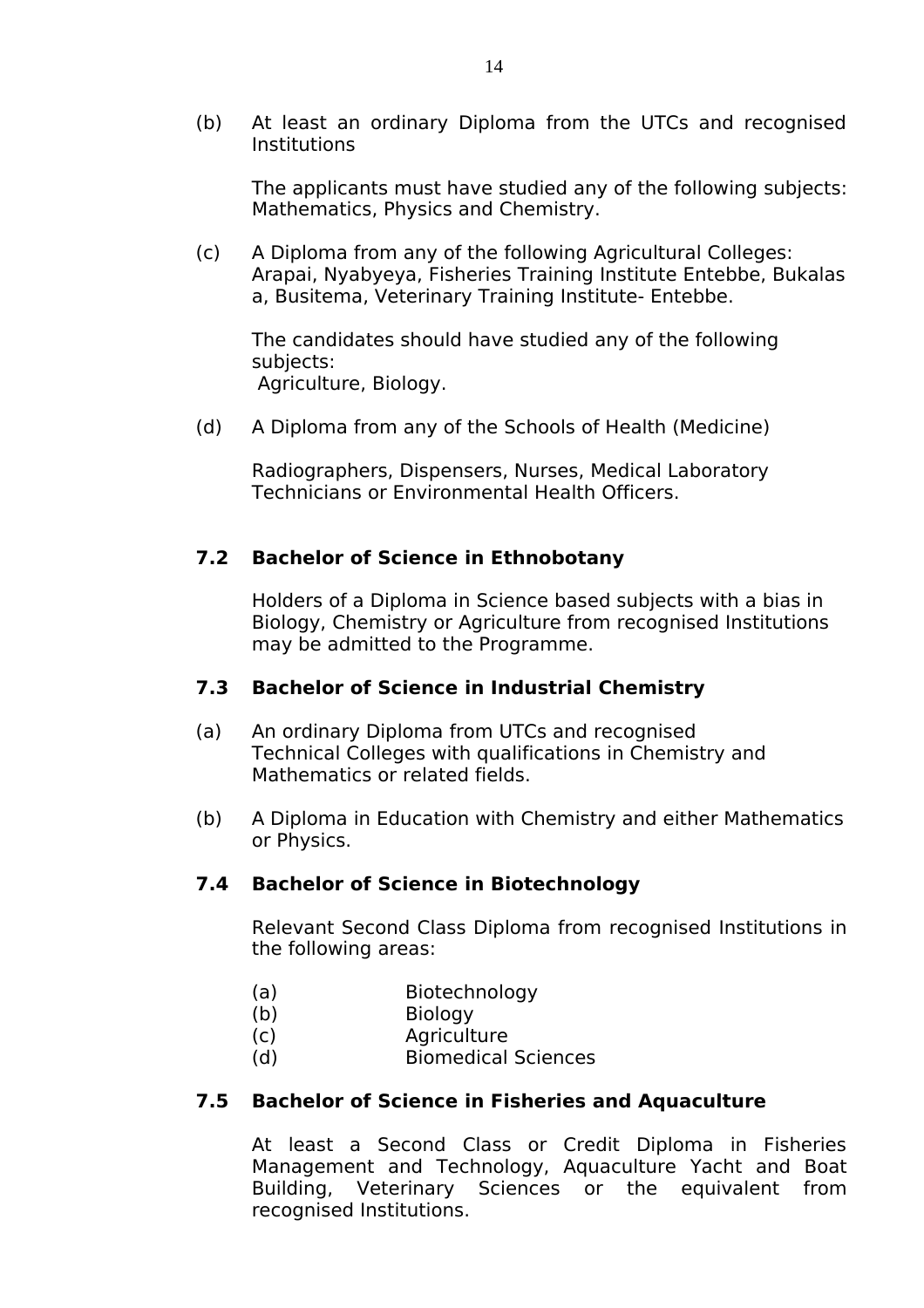### **7.6 Bachelor of Sports Science**

At least a Second Class or Credit Diploma in the relevant subject(s) such as Biology, Physics, Chemistry, Geography, Mathematics, Commerce

from recognised Institutions of Higher Learning.

# **7.7 Bachelor of Science in Conservation Biology**

At least a Second Class or Credit Diploma from recognised Institutions with a bias in Biology, Chemistry, Forestry, Wildlife, Animal Husbandry, Environmental Education and Environmental Management.

#### **7.8 Bachelor of Science in Petroleum Geosciences and Production**

The applicant must have obtained at least a Second Class or Credit

Diploma in Science based disciplines with a bias either in Physics, Chemistry or Mathematics or a Higher Diploma in Engineering and /or Geo-sciences.

# **8. COLLEGE OF EDUCATION AND EXTERNAL STUDIES**

#### **8.1 Bachelor of Adult and Community Education up to (30% of the intake).**

- (i) Diploma in Adult Education
- (ii) Diploma in Social Development
- (iii) Diploma in Co-operatives
- (iv) Diploma in Public Health
- (v) Diploma in Animal Husbandry
- (vi) Diploma in Fisheries
- (vii) Diploma in Commonwealth Youth Programme
- (viii) Diploma in Project Planning and Management
- (ix) Diploma in Education
- (x) Diploma in Guidance and Counselling
- NB: Applicants with Diplomas in Adult and Community Education from recognised Institutions will be exempted from the **First year of study**.

### **8.2 Bachelor of Science External**

At least a Second Class Diploma in Education from National Teachers Colleges.

The applicants must have studied any of the following subjects: Mathematics, Biology, Chemistry, Economics, Physics, Geography or Agriculture.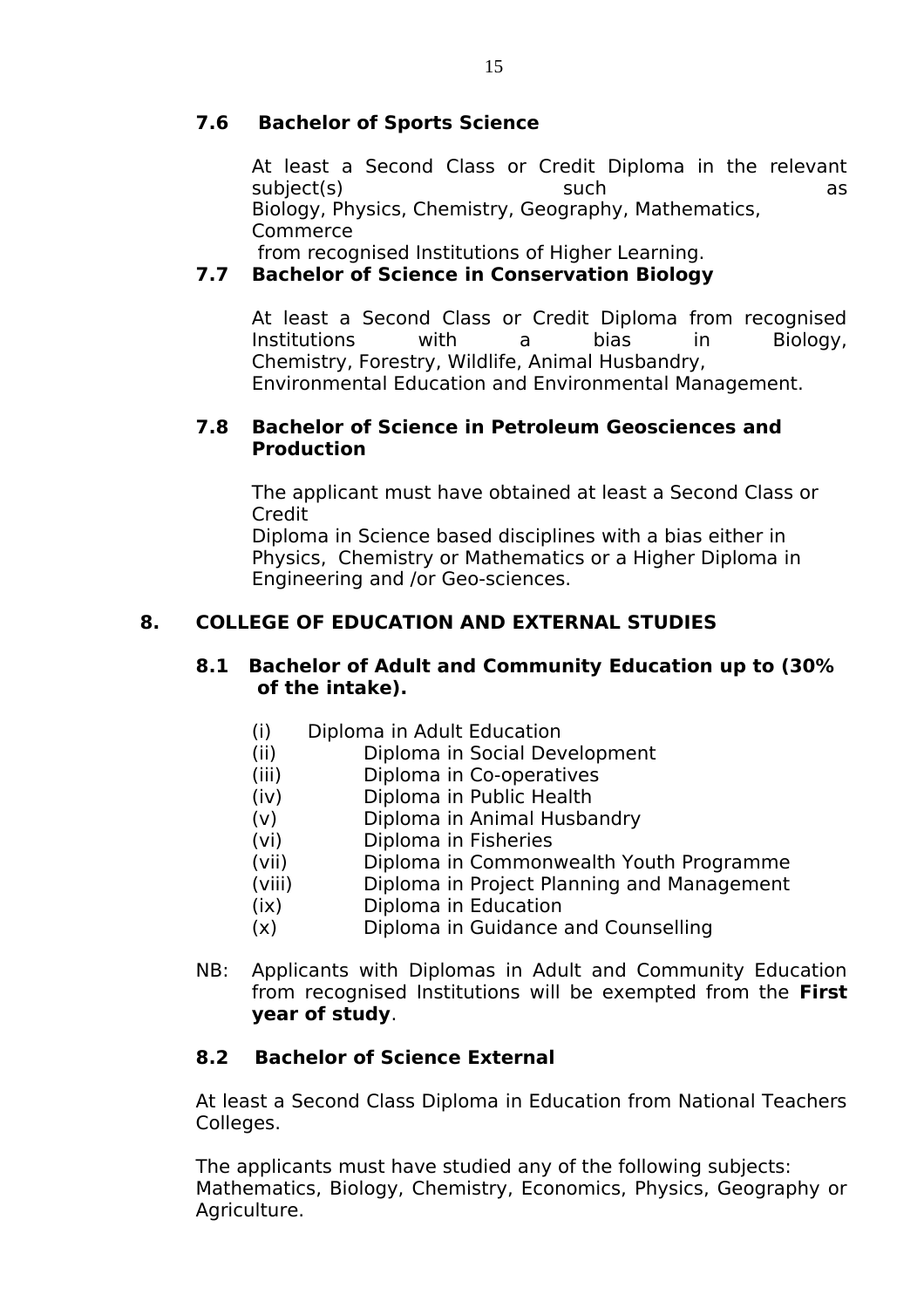#### **9. COLLEGE OF VETERINARY MEDICINE, ANIMAL RESOURCES AND BIOSECURITY**

### **9.1 Bachelor of Veterinary Medicine**

A Diploma in Animal Health, Animal Husbandry or its equivalent from recognised Institutions.

# **9.2 Bachelor of Biomedical Laboratory Technology**

An Ordinary Diploma in Biomedical (Medical), Laboratory Technology or its equivalent from a recognised Institution.

## **9.3 Bachelor of Science in Wildlife Health and Management**

A Diploma in Wildlife Ecology, Veterinary Sciences, Agriculture, Animal

Science, Forestry, Environmental Science, Animal Nursing or their equivalent from recognised Institutions.

#### **9.4 Bachelor of Animal Production Technology and Management.**

An Ordinary Diploma in Animal Health and Production (or its equivale nt) from recognised Institutions.

### **10. SCHOOL OF LAW**

#### **Bachelor of Laws**

Any Diploma from a recognised Institution of Higher Learning.

All applicants for Bachelor of Laws will be required to **sit and pass the Pre-entry examination set by Makerere University.**

#### **11. MAKERERE UNIVERSITY BUSINESS SCHOOL**

#### **11.1 Bachelor of Commerce**

A Diploma from a recognised Institution in relevant fields/subjects (Mathematics, Economics).

Candidates who possess the above Diploma(s) from Makerere University Business School (MUBS) with effect from 2006/2007 Academic year with at least (a Second Class /Credit) shall be admitted to **Second year**. Their Diploma Credits shall be transferred with the provision that they shall be required to take some Courses in **First year** that the School Board will have identified and deemed mandatory.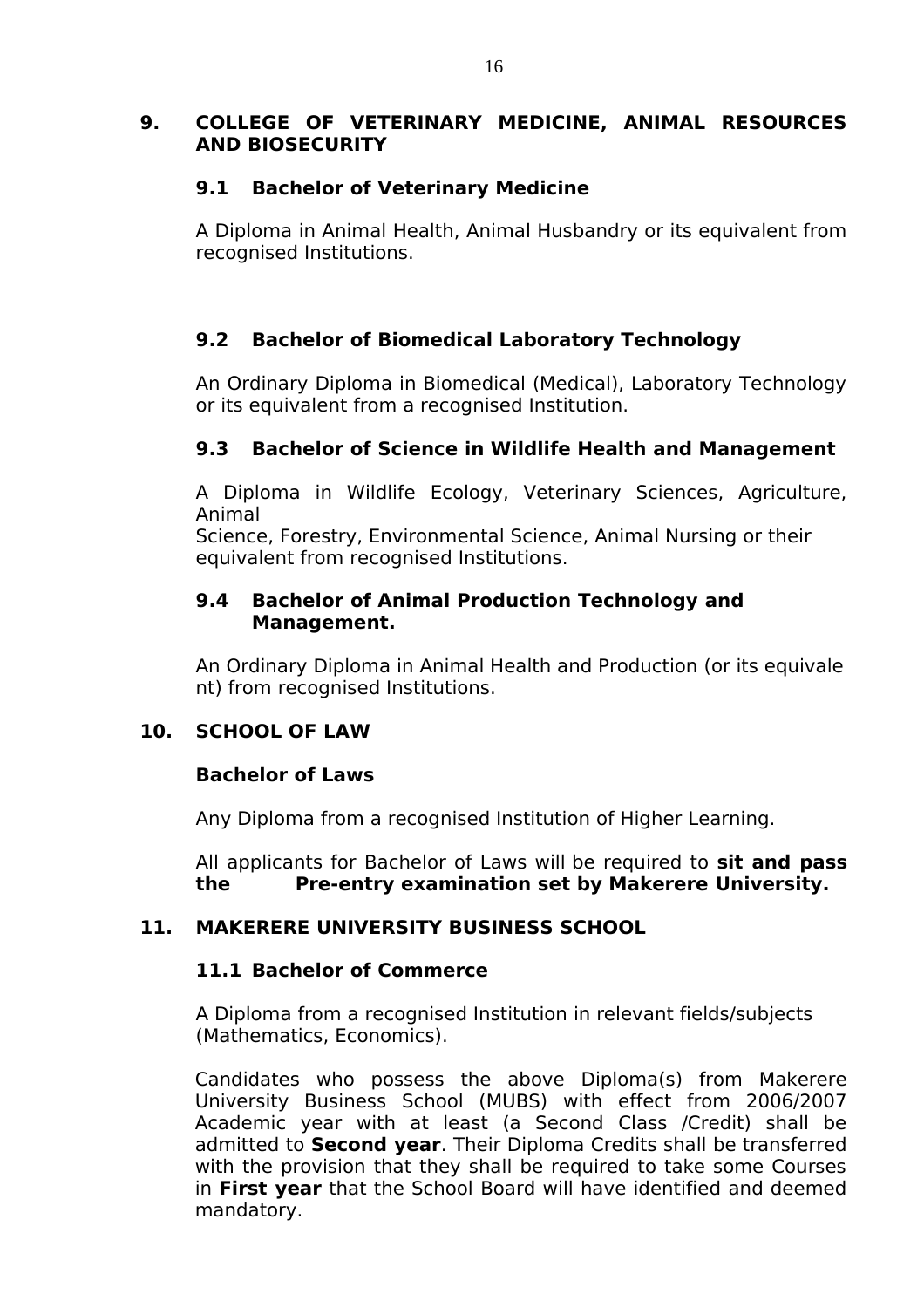Holders of Pass Diplomas may be admitted to **First year** of the Programme.

### **11.2 Bachelor of Business Administration**

Holders of at least a Second Class/Credit Diploma from a recognised I nstitutionin the areas of Business Administration/ Management Studi es, Human

Resource Management, Marketing, Procurement, Entrepreneurship, Accounting, Cooperatives and Business Studies.

Candidates who possess the above Diploma(s) from Makerere University Business School (MUBS) with effect from 2006/2007 Academic year with at least (a Second Class/Credit) shall be admitted to **Second vear**. Their Diploma Credits shall be Their Diploma Credits shall be transferred with the provision that they shall be required to take some Courses in **First year** that the School Board will have identified and deemed mandatory.

Holders of Pass Diplomas may be admitted to **First year** of the Programme.

### **11.3 Bachelor of Arts in Economics**

A Diploma from a recognised Institution in relevant fields/subjects (Economics, Mathematics).

Candidates who possess the above Diploma(s) from Makerere University Business School (MUBS) with effect from 2006/2007 Academic year with at least (a Second Class/Credit) shall be admitted to **Second year**. Their Diploma Credits shall be transferred with the provision that they shall be required to take some courses in first year that the School Board will have identified and deemed mandatory.

Holders of Pass Diplomas may be admitted to **First year** of the Programme.

### **11.4 Bachelor of Business Statistics**

- (i) A Second Class/Credit Diploma from a recognized Institution with a bias in **Mathematics or statistics**.
- (ii) Candidates who possess a relevant Diploma from Makerere University Business School (MUBS) with effect from 2006/2007 Academic year with at least (a Second Class/Credit) shall be admitted to S**econd year**. Their Diploma Credits shall be transferred with the provision that they shall be required to take some courses in  $1<sup>st</sup>$  year that the School Board of Studies will have identified and deemed mandatory.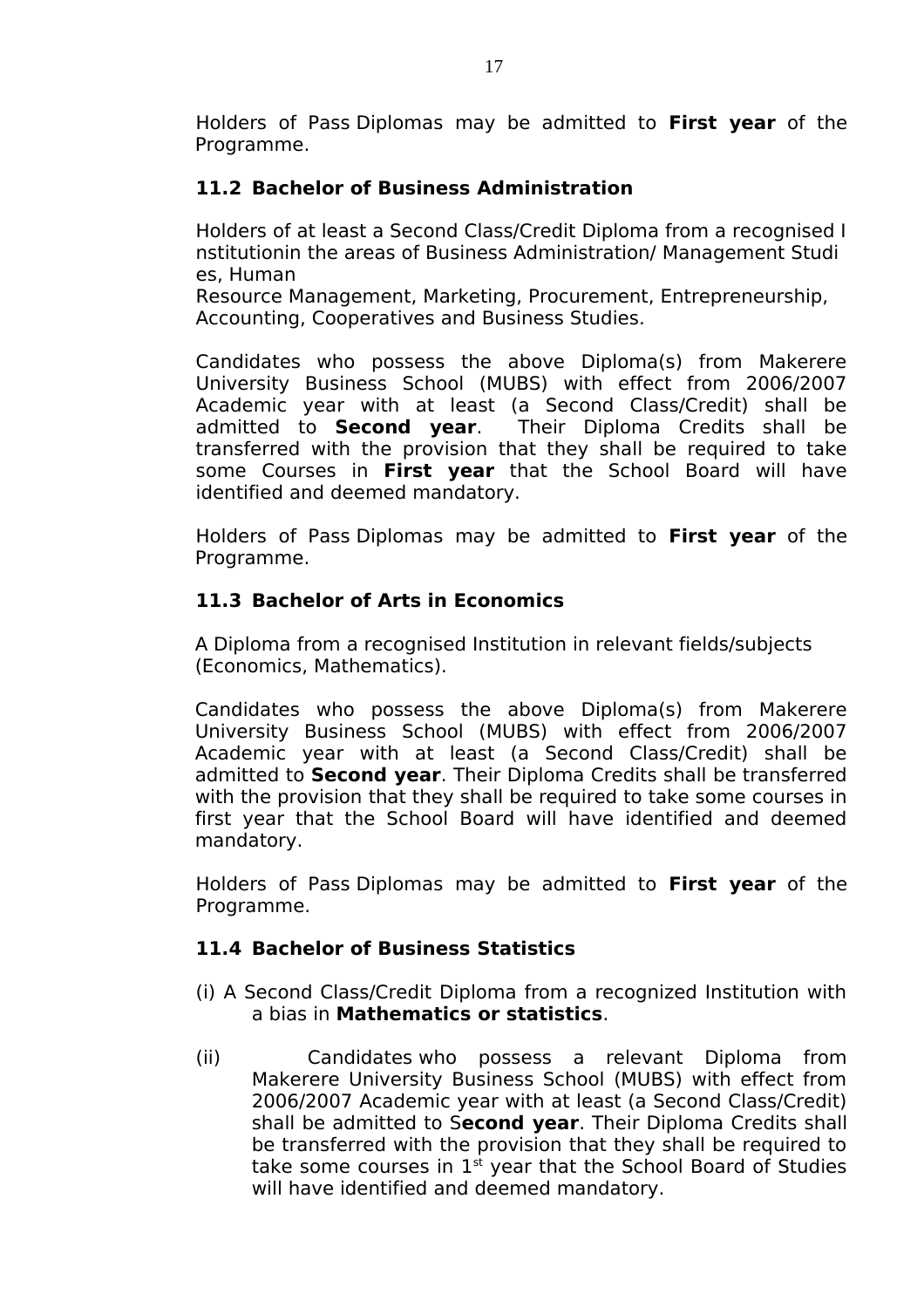Holders of Pass Diplomas may be admitted to **First year** of the Programme.

(iii) Candidates who completed level/part one of any professional courses with a bias in **Mathematics or Statistics** will also be eligible have completed Level One of any Professional Courses are eligible.

## **11.5 Bachelor of Science in Accounting**

- (i) A candidate must hold any Second Class /Credit Diploma in Business related fields from a recognized Institution.
- (ii) Candidates who completed Level One of relevant professional Courses will also be eligible.
- **11.6 (a) Bachelor of Catering and Hotel Management**
	- **(b) Bachelor of Human Resource Management**
	- **(c) Bachelor of Leisure and Hospitality Management**
	- **(d) Bachelor of International Business**
	- **(e) Bachelor of Leadership and Governance**
	- **(g) Bachelor of Procurement and Supply Chain Management**
	- **(h) Bachelor of Real Estate Business Management**
	- **(i) Bachelor of Science in Finance**
	- **(j) Bachelor of Travel and Tourism Management**
	- **(k) Bachelor of Transport and Logistics Management**
	- **(l) Bachelor of Science in Marketing**
	- **(m) Bachelor of Entrepreneurship and Small Business Management**
	- **(n) Bachelor of Business Computing**
	- **(o) Bachelor of Office and Information Management**
	- (i) A candidate must possess at least any Second Class/Credit Diploma from a recognized Institution.
	- (ii) Candidates who possess a relevant Diploma from Makerere University Business School (MUBS) with effect from 2006/2007 Academic year with at least (a Second Class/Credit) shall be admitted to **Second year** of any of the above listed Programmes. Their Diploma Credits shall be transferred with the provision that they shall be required to take some courses in **First year** that the School Board will have identified and deemed mandatory.

Holders of Pass Diplomas **may** be admitted to **First year** of the programme(s).